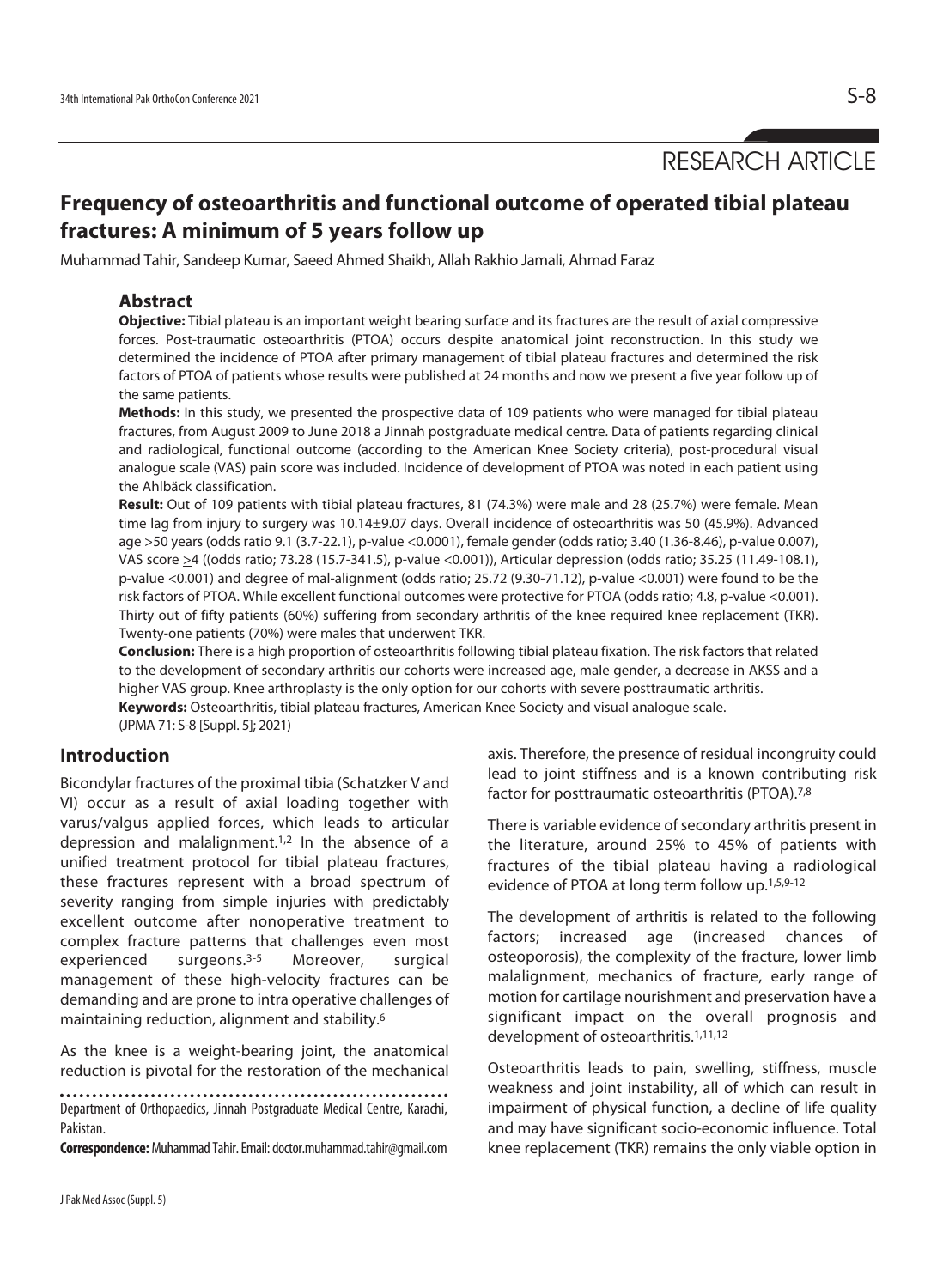severe cases of secondary arthritis of the knee. TKR allows a painless joint, restoration of the alignment and provides mobility to the patient.

Since there are no studies published at national level that describe the incidence of PTOA following tibial plateau fractures, the primary aims of this study were to assess the functional outcome in terms of the American knee society score (AKSS) and Visual Analogue Scale (VAS) and to evaluate the frequency of PTOA after surgical management of proximal tibia fractures after a minimum of five years follow up. While the secondary aim was to assess the frequency of patients undergoing TKR secondary to PTOA following plateau fractures.

### **Methods**

Following the permission of ethics review committee of the hospital, a prospective study was conducted in the Department of Trauma & Orthopaedic Surgery, Jinnah Postgraduate Medical Centre, Karachi from August 2009 to June 2018.

Inpatient records of all patients 18 years and above treated for Schatzker type V and VI managed by two different modalities dual plating and Ilizarov between 2009 and 2014 were traced from the medical record department and included in the study. Patients with pathological fractures, floating knee, severe head injury, polytrauma and significant comorbidities like congestive heart failure, hypertension, chronic liver disease, stroke or obstructive lung disease were excluded from the study. Also, patients having a follow-up of fewer than five years were excluded from the study protocol (Figure-1).13

After finding the records of bicondylar tibial plateau fractures that were operated between august 2009 and June 2014 patients were contacted and 109/137 came to fracture clinic and their patient reported outcomes were recorded.

Preoperative data, including demographic data, mode of injury, the time lag between injury and primary surgery and fracture classification, according to Schatzker, was collected. Radiographic findings, including the fracture pattern, displacement of fragments, and depression of fragments were also noted. Preoperative computed tomography (CT) scan findings, intraoperative findings, and data regarding the course in the hospital were collected from the inpatient records.

After discharge from the hospital, the patients had been followed up in the outpatient clinic, and functional outcome was assessed using the American Knee Society criteria and development of osteoarthritis using the Ahlbäck classification. The pain was assessed using the visual analogue scale (VAS) and patients who underwent total knee replacement was noted.

Data were analysed using SPSS Version 20. Mean, and the standard deviation was calculated for quantitative data. Frequency and percentages were calculated for qualitative variables. Univariate/multivariate analysis was performed to determine the baseline and surgical risk factors of PTOA after primary treatment and odds ratio was calculated. Level of significance was taken as 0.05.



**Figure-1:** Consort diagram.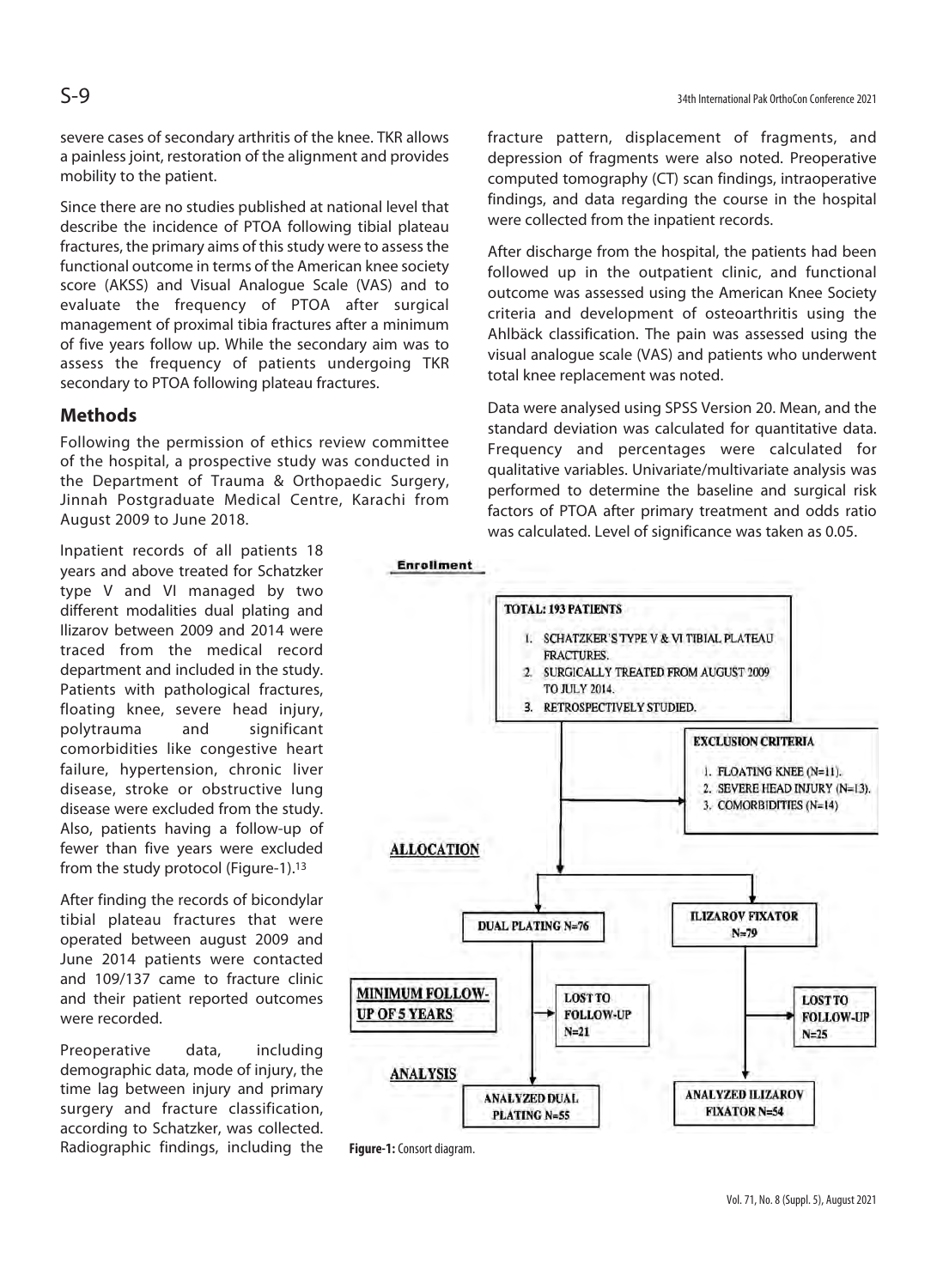### **Results**

A total of 109 patients with tibial plateau fractures who met the eligibility criteria were enrolled in the study. The mean age of the study population was 50.80±10.16 years with a male predominance of 74.3% (81). Mechanism of injury distribution showed that 76 (69.7%) had a road traffic accident, 20 (18.3%) had fallen from a height, and 13 (11.9%) had gunshot injury. According to the fracture pattern, Schatzker Type VI were 61 (56%) cases, whereas type V fractures accounted for 48 (44%) cases in the study population, respectively (Table-1).

Out of 109, 55 (50.5%) patients were managed by dual plating, and 54 (49.5%) patients underwent Ilizarov. The mean time lag between injury and primary surgery was10.14±9.07 days, and time to weight-bearing was

**Table-1:** Data of baseline variables.

| <b>Patient Characteristics</b> |             |    | Value |
|--------------------------------|-------------|----|-------|
| Age                            |             |    |       |
| Age group                      | 15-50 Years | 51 | 46.8% |
|                                | $>50$ Years | 58 | 53.2% |
| Gender                         | Male        | 81 | 74.3% |
|                                | Female      | 28 | 25.7% |
| Mechanism of injury            | RTA         | 76 | 69.7% |
|                                | Fall        | 20 | 18.3% |
|                                | Gunshot     | 13 | 11.9% |
| Schatzker type                 | ٧           | 48 | 44%   |
|                                | VI          | 61 | 56%   |

24.23±8.60 days, respectively. Functional outcome according to the AKSS was excellent (80-100) in 17 (15.6%), good (70-79) in 35 (32.1%), whereas 24 (22%) had a fair (60-69) outcome and 33 (30.3%) were rated as poor (less than60) results. Out of the total 109 patients, 50 (45.9%) patients developed PTOA with a mean follow up of 73.21±10.19 months. Thirty out of fifty patients (60%) suffering from secondary arthritis of the knee required knee replacement out of which 66.7% were of age >50 years. Twenty-one (70%) patients were males that

**Table-2a:** Data of study related variables.

| <b>Patient Characteristics</b>           |                 | Value |       |
|------------------------------------------|-----------------|-------|-------|
| Mean duration between injury and         |                 |       |       |
| primary surgery (days)                   |                 | 9.07  |       |
| Type of surgery                          | Plating         | 55    | 50.5% |
|                                          | <b>Ilizarov</b> | 54    | 49.5% |
| American knee society score              | Excellent       | 17    | 15.6% |
|                                          | Good            | 35    | 32.1% |
|                                          | Fair            | 24    | 22%   |
|                                          | Poor            | 33    | 30.3% |
| VAS Score                                | $I-III$         | 71    | 65.1% |
|                                          | IV-V            | 38    | 34.9% |
| Mean time to walking without aid (weeks) | 24.45           | 8.60  |       |
| Mean time to follow-up (months)          | 73.21           | 10.19 |       |
| Osteoarthritis                           | Yes             | 50    | 45.9% |
|                                          | No              | 59    | 54.1% |
| Total knee replacement                   | Yes             | 30    | 27.5% |
|                                          | No              | 79    | 72.5% |

RTA: Road Traffic Accident

#### **Table-2b:** Risk factors of post-operative osteoarthritis.

|                             |                  | <b>Osteoarthritis</b> |             | <b>Relative Risk</b> | P-value |
|-----------------------------|------------------|-----------------------|-------------|----------------------|---------|
|                             |                  | <b>Yes (50)</b>       | No (59)     |                      |         |
| Age                         | $<$ 50 Years     | 10 (19.6%)            | 41 (80.4%)  | 18.49                | < 0.001 |
|                             | >50 Years        | 40 (69%)              | 18 (31.0%)  |                      |         |
| Gender                      | Male             | 31 (38.3%)            | 50 (61.7%)  | 0.56                 | 0.006   |
|                             | Female           | 19 (67.9%)            | $9(32.1\%)$ |                      |         |
| Schatzker type              | V                | 21 (43.8%)            | 27 (56.3%)  | 0.92                 | 0.69    |
|                             | VI               | 29 (47.5%)            | 32 (52.5%)  |                      |         |
| Type of Injury              | RTA/Fall         | 42 (43.8%)            | 54 (56.3%)  | 8.57                 | 0.17    |
|                             | Gunshot          | 08 (61.5%)            | 05 (38.5%)  |                      |         |
| <b>Type of Surgery</b>      | Dual plating     | 21 (38.2%)            | 34 (61.8%)  | 0.71                 | 0.12    |
|                             | <b>Ilizarov</b>  | 29 (53.7%)            | 25 (46.3%)  |                      |         |
| American knee society score | Excellent        | $0(0.0\%)$            | 17 (100%)   | $-4.8$               | < 0.001 |
|                             | Good             | 4 (11.4%)             | 31 (88.6%)  | 3.54                 |         |
|                             | Fair             | 13 (54.2%)            | 11 (45.8%)  | 3.87                 |         |
|                             | Poor             | 33 (100%)             | $0(0.0\%)$  | 2.80                 |         |
| VAS Score after Surgery     | $1 - 111$        | 14 (19.7%)            | 57 (80.3%)  | 0.21                 | < 0.001 |
|                             | $\geq$ IV        | 36 (94.7%)            | $2(5.3\%)$  |                      |         |
| <b>Articular Depression</b> | $0-2$ mm         | $05(9.6\%)$           | 47 (90.4%)  | 0.12                 | < 0.001 |
|                             | $3-7$ mm         | 45 (78.9%)            | 12 (21.1%)  |                      |         |
| Degree of Mal-alignment     | $0 - 4$          | 08 (14.0%)            | 49 (86.0%)  | 0.17                 | < 0.001 |
|                             | $\geq 5^{\circ}$ | 42 (80.8%)            | 10 (19.2%)  |                      |         |

VAS: Visual Analogue Score

J Pak Med Assoc (Suppl. 5)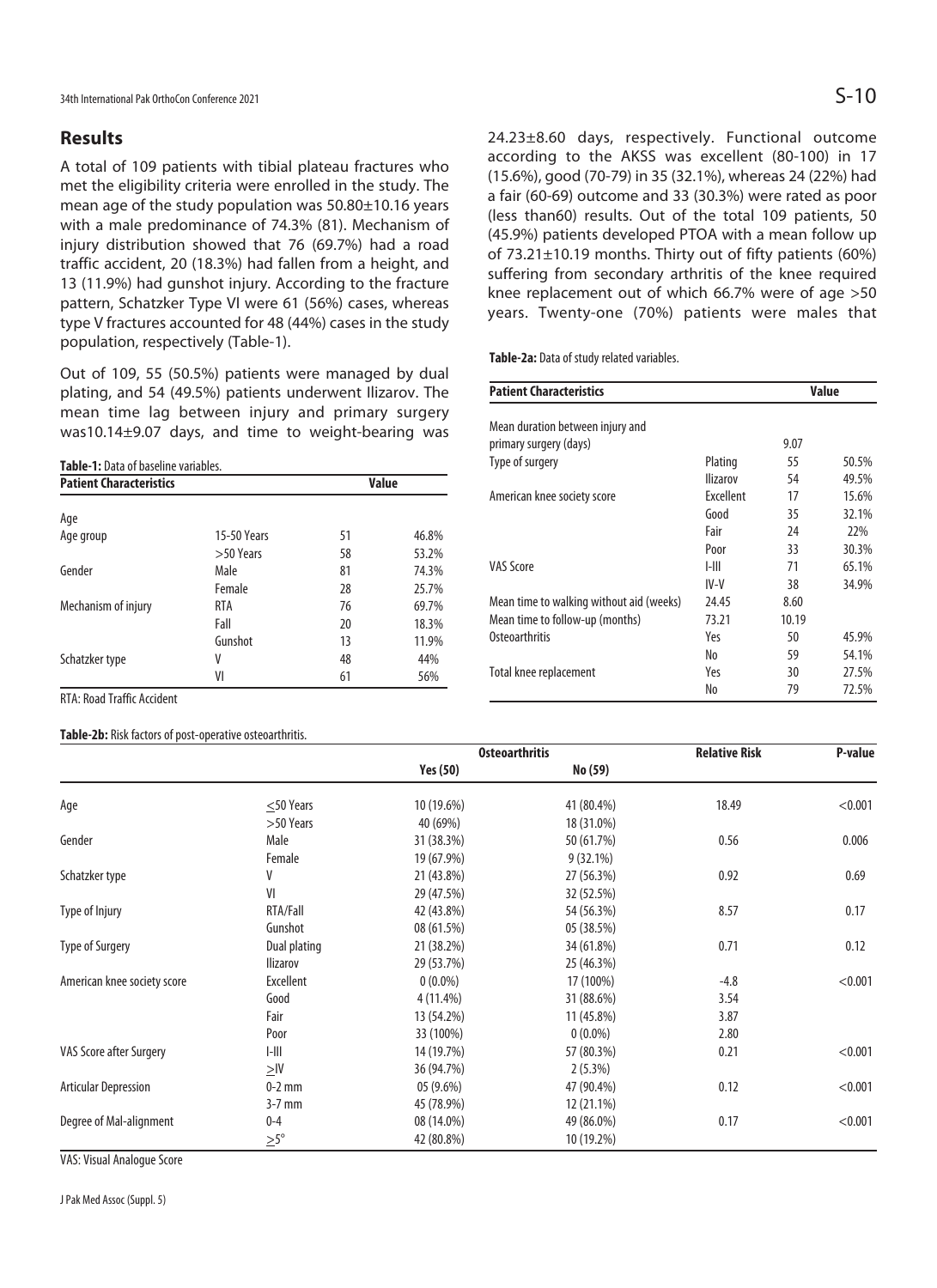### underwent TKR (Table-2a).

On univariate/multi-variate analysis, advanced age >50 years (odds ratio 9.1 (3.7-22.1), p-value <0.0001), female gender (odds ratio; 3.40 (1.36-8.46), p-value 0.007) were found to be the risk factors of posttraumatic osteoarthritis (PTOA). While excellent functional outcomes according to AKSS were protective for PTOA (odds ratio; -4.8, p-value <0.001). VAS score more than IV was also found to be significant factor of PTOA (odds ratio; 73.28 (15.7-341.5), p-value <0.001). Articular depression (odds ratio; 35.25 (11.49-108.1), p-value <0.001) and degree of malalignment (odds ratio; 25.72 (9.30-71.12), p-value <0.001) were also significantly associated with PTOA (Table-2b).

## **Discussion**

In this study we present the five year follow up results of our previously published results of tibial plateau fractures at 24 months. There was a high proportion of patients (45.9%) that developed osteoarthritis following the surgical management of tibial plateau fractures in our study which coincided with the works of Honkonen et al. who reported a 44% incidence of secondary arthritis of the knee.1 Likewise, Rademakers et al. reported a 27% incidence of arthritis with symptomatic degeneration in cases with malalignment of more than 5 degrees over 14 years, whereas Manidakis et al. reported osteoarthritis in 26.40% patients in his series of 125 patients over 20 months respectively.9,11 Another large study with follow up of 14 years by Volpin et al. reported the incidence of secondary arthritis to be 23% which developed within 6-8 years of follow up in patients with tibial plateau fractures.12

Our results are comparable with other published studies such as Volpin et al. and Honkonen et al<sup>1,12</sup>, who observed PTOA within 6-8 years. Mehin et al. reported endstage arthritis with a mean delay of 4 years following treatment of the initial injury.10 However, our results are only for bicondylar fractures of the proximal tibia, whereas the previous studies have included all Schatzker fractures ranging from I to VI, respectively. These studies have emphasized the fact that metaphyseal fractures of the proximal tibia are hard to reduce, align and stabilise. In addition, the pattern of injury, range of motion and cartilage nourishment influence the development of osteoarthritis.14

Age and gender had an impact on the development of osteoarthritis in our cohorts with the maximum incidence of PTOA observed in the age group > 50 (p=0.01). Stevens et al. pointed out that the age of the patient was strongly related to the development of secondary arthritis following the injury of the proximal tibia.<sup>5</sup> Likewise, Parkkinen et al.

noticed that older patients had more advanced secondary osteoarthritis and unsatisfactory functional outcome at follow-up when compared with younger patients.15 Honkonen et al. observed that patients under 50 years at the time of tibial plateau fractures had signs of PTOA only in the injured knee, whereas patients above 50 years had findings of secondary osteoarthritis in both the injured and the uninjured knee.<sup>1</sup>

Majority of patients 74.3% were males attributed to our social values that men work outdoor. These findings are in keeping with another Indian study done by Jagdev et al. who reported an incidence of PTOA in 73.3% of the population with a mean age of 41.28 years with male domination of 51 out of 60 cases (85%) relating to our society's norms.16

Several scoring systems have been used to evaluate the functional outcome of tibial plateau fractures. We assessed the outcome using the American Knee Society functional score having scores between 0 and 100, with a higher number indicating good prognosis. Our study showed a strong correlation with the functional outcome of the patient (AKSS and VAS) and the development of secondary arthritis (p-value 0.00, CI 95%).

The outcome of our study was excellent at 15.6% and good at 32.1%, whereas fair and poor were 22% and 30.3% respectively. Jagdev et al. graded his patients according to the AKSS and achieved an excellent outcome in 86.67% of the cases, 6.66% were graded as good, whereas in 5% fair outcome was attained and in 1.67% patients had a poor result.16 Manidakis et al. reported good outcomes in 86 cases (69%), fair in 30 (24%) and poor in 9 (7%).9 The difference between the occurrence of osteoarthritis and AKSS group was statistically significant (p=0.001).

We found that VAS score  $\geq$ 4 is a significant predictor of PTOA in the follow-up period. Manidakis et al. also reported a similar outcome.<sup>9</sup> This can be valuable in informing patients about the outcome that can be expected.

Furthermore, 30 (60%) patients required TKR out of which 70% were males, and 66.7% were of age >50 years. The mean age reported in Scott et al. cohorts was 65.7 years<sup>17</sup> Weiss et al. also reported a similar age of 63 years as compared to Scott et al.18

In the present study, we found very strong association of degree of malalignment ( $\geq$ 5°) and articular depression >2 mm with the onset of osteoarthritis in the follow-up period. Parkkinen et al. also reported that mal-alignment and articular depression have a very strong association with the development of PTOA in the follow-up period. They further reported that PTOA is more severe is patients